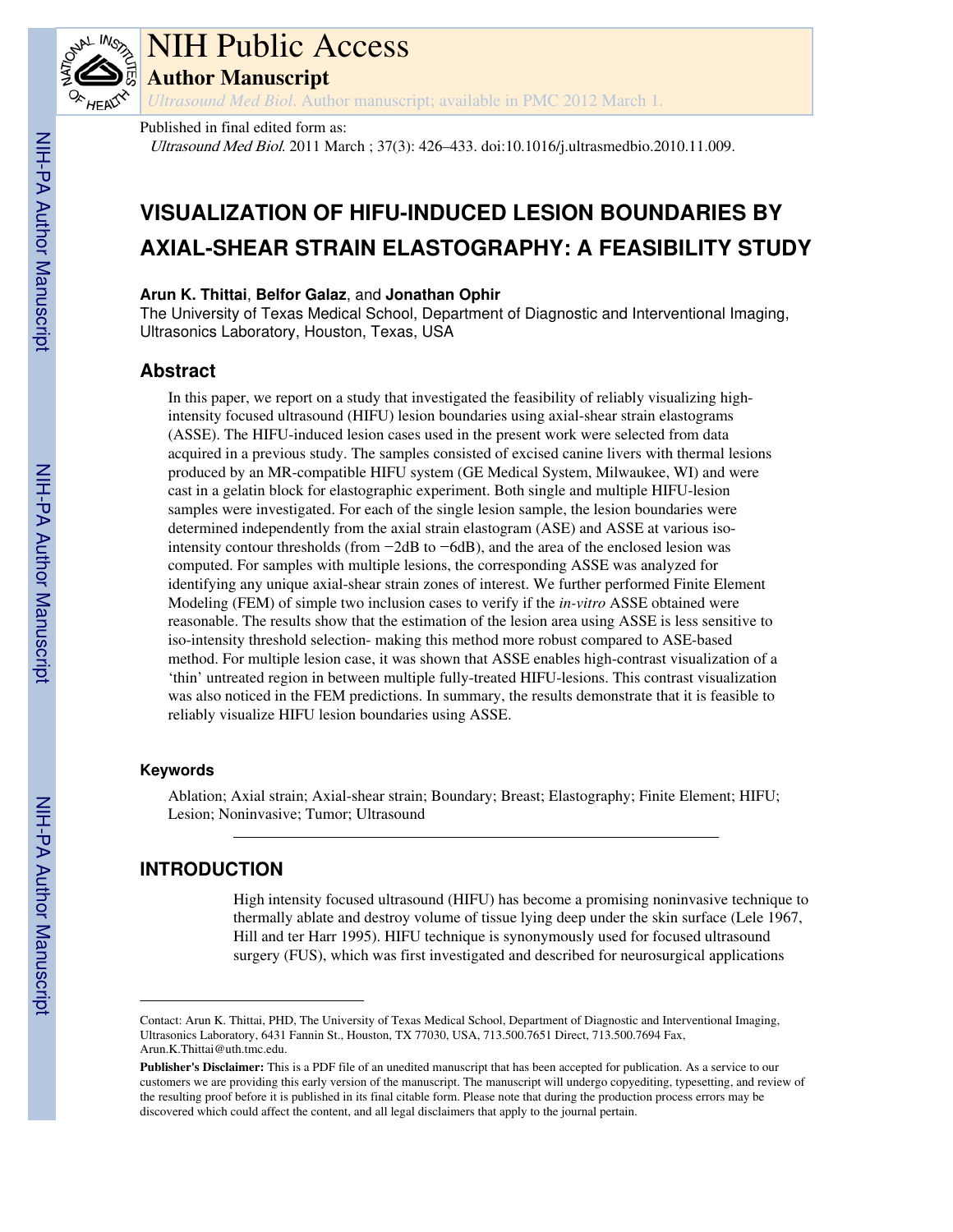about five decades ago (Lynn and Putnam 1944; Fry et al. 1950). In the last few decades, the HIFU technique has found several applications that include, among others, ablation of tumors in prostate (Sanghvi et al. 1999, Foster et al. 1993, Gelet et al. 1993) and other organs (Coleman et al. 1985, Vallancien et al. 1993, Vaezy et al. 2001, Hynynen et al. 2001). The success of the HIFU procedure required that the progress of the treatment be accurately visualized. This was a major challenge until the late 1970s, as there was no reliable imaging modality for the purpose. In the last two decades magnetic resonance imaging (MRI)-based methods as well as ultrasound (US)-based methods have been investigated for monitoring the HIFU treatment.

MRI methods used for monitoring and guiding HIFU therapy have utilized the real-time tracking of the resulting temperature elevation in the target region (cf. Cline et al. 1995, Hynynen et al. 1996) to visualize the thermal damage (referred to as a HIFU lesion). Though MRI has proven to be quite capable of imaging HIFU-lesions, it has several drawback and limitations. Most notably, MRI is expensive, not portable and may not be suitable for some populations, such as those with pacemakers, pregnant women, children or large patients.

The desire to have a unified system for HIFU treatment and inexpensive real-time lesion visualization has fueled research on several ultrasound based methodologies. However, the extent of the HIFU lesion is difficult to quantify with current B-mode imaging (sonography) techniques because of lack of contrast between lesion and normal tissue boundaries, as well as shadows that limit the entire view of the lesion. Bush et al. (1993) reported that there was a significant increase in the speed of sound and attenuation associated with HIFU lesion whereas the backscatter coefficient did not change significantly.

Several methods have been proposed that attempt to estimate the temperature increase during HIFU exposure by detecting change in the speed of sound (Sehgal et al. 1986; Seip and Ebbini 1995; Miller et al. 2002; Arthur et al. 2003; Pernot et al. 2004; Anand et al. 2007). The major limitation of this approach is that the data relating temperature and speed of sound is limited. Further, a nonlinear speed of sound profile is reported at 50° (Bamber and Hill 1979, Bloch et al. 1998), limiting the temperature estimation accurately at these levels. Moreover, tissue composition varies from patient to patient and this may lead to different temperature-dependent speed of sound profile (Miller et al. 2002). This interpatient variability would also limit the estimation of accurate temperature measurements. There have been other methods proposed that utilize the change in attenuation to visualize HIFU lesion (Ribault et al. 1998, Bevan abd Sherar 2001a, 2001b). These have been shown to be successful to an extent. Recently, method for HIFU-lesion localization has been proposed that is based on tracking the change in backscattered RF signals (Zheng and Vaezy 2010). Results from experiments performed on *ex vivo* chicken breast were reported. In their method, the decay of RF signal post HIFU exposure is tracked temporally on a pixel by pixel basis for the entire image. Later, an image is formed by mapping the decay rate at each pixel. The contrast due to differences in decay rate between the HIFU lesion and the surrounding tissue was used to locate the lesion. Though the initial results are promising its applicability *in vivo,* where target motion may challenge pixel by pixel tracking for decay rate estimation, has yet to be demonstrated.

Ultrasound (US) elastography was introduced by Ophir et al. (1991) as a technique to image the stiffness variation in soft-tissues. The technique involves acquiring US (RF/envelope) signals from an imaging plane before and after the application of a small  $(\sim 1\%)$  quasi-static compression. Typically, the pre- and post- compression frames are processed to generate images of local strain, commonly known as *elastograms.* When the elastogram depicts axial strain values, it is referred to as an *axial strain elastogram* (ASE) (Ophir et al. 1999).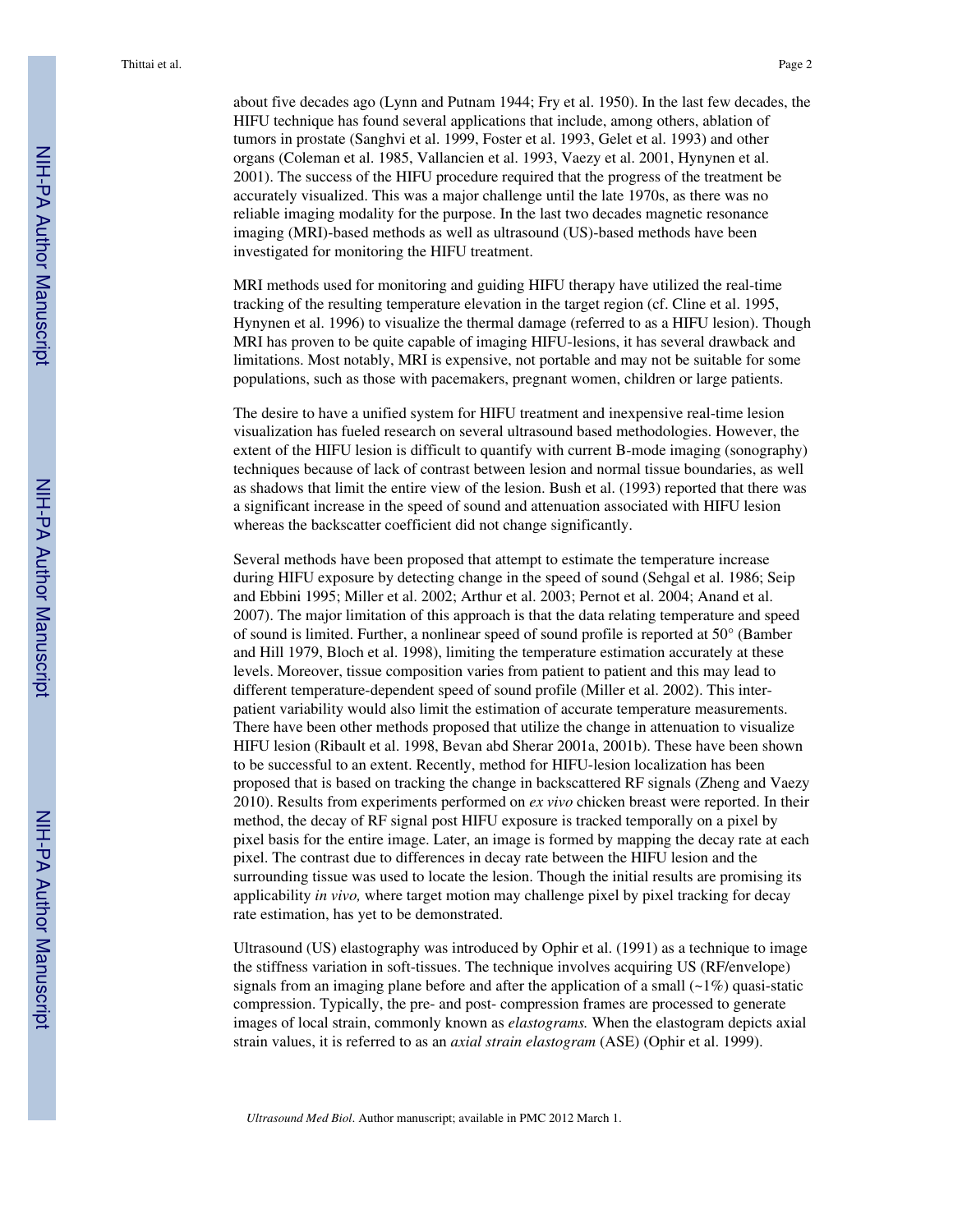It is known that protein denaturation causes changes in stiffness of the HIFU lesion compared to the surrounding soft tissue (Fasano et al. 1983, Consigny et al. 1989, Sapin-de Brosses et al. 2010). Therefore, axial strain elastography was proposed as a possible technique to visualize HIFU lesion (Stafford et al. 1998). The feasibility of using ASE to detect HIFU lesion was demonstrated in ex vivo animal model (Stafford et al. 1998, Kallel et al. 1999) as well as ex vivo human prostate (Souchon et al. 2003). Righetti et al. (1999) performed elastographic experiments with controlled compression on canine liver *in vitro.* They characterized the appearance of HIFU-lesion on ASE and showed that lesion size measured from ASE was virtually unbiased and correlated well with that from pathology image, when the lesion boundary on ASE was set at a particular iso-intensity strain contrast level of −2.5dB. Although the HIFU-lesion had appreciable contrast with the surrounding soft tissue, a challenge was to define the boundary of the lesion. Righetti et al. (1999) showed that the lesion size depended on the choice iso-intensity strain contrast level and that −2.5 dB was appropriate for their case. However, for *in vivo* applications and applications where HIFU lesion in a heterogeneous tissue is of interest, defining lesion boundary in a consistent and reliable manner becomes important.

Recently, Axial-shear strain elastography has been introduced as a method to visualize the boundaries of breast lesions (Thitaikumar et al. 2007). In this technique, the axial-shear strain experienced by the tissue element due to quasi-static compression (like in elastography) is imaged and referred to as axial-shear strain elastograms (ASSE). The axialshear strain is estimated using the equation 1.

$$
\varepsilon_{\text{axial-shear}} = \left(\frac{\partial \mathbf{v}}{\partial \mathbf{x}}\right) \tag{1}
$$

Where, v is the displacement along direction of compression (axial) and x is the lateral direction. We have shown previously that axial-shear strains are generated at the boundaries of a firmly-bonded inclusion, and thus producing contrast to visualize the boundary directly. We hypothesize that this method may also be useful in reliable HIFU lesion boundary visualization.

# **MATERIALS AND METHODS**

#### **Original In vitro data acquisition and Data reprocessing**

The HIFU-induced lesions used in the present work were from data acquired in a previous study (Righetti et al. 1999). The samples consisted of excised canine livers with thermal lesions produced by a prototype MR-compatible HIFU system (GE Medical System, Milwaukee, WI). After thermal exposure the samples were cast in a gelatin block and placed in the compression apparatus. The elastographic experiments were conducted using a linear array scanner (Diasonics Spectra II, Santa Clara, CA) operating at a 5 MHz center frequency. The samples were scanned using a multi-compression scheme with a step size of 0.5 %. For each step the RF signals were digitized using an 8-bit digitizer (Lecroy Corp., Chestnut Ridge, NY) operating at a 48 MHz sampling frequency. More details about the sample preparation and data acquisition can be found in Righetti et al. (1999).

In the present work, the original pre- and post-compression RF data were reprocessed using a multilevel coarse-to-fine 2D block-matching algorithm (Thittai et al. 2010) to compute the displacement map. The Axial Strain and Axial-Shear Strain Elastograms were generated from the displacement estimates using a least squares strain estimator (LSQE) with a kernel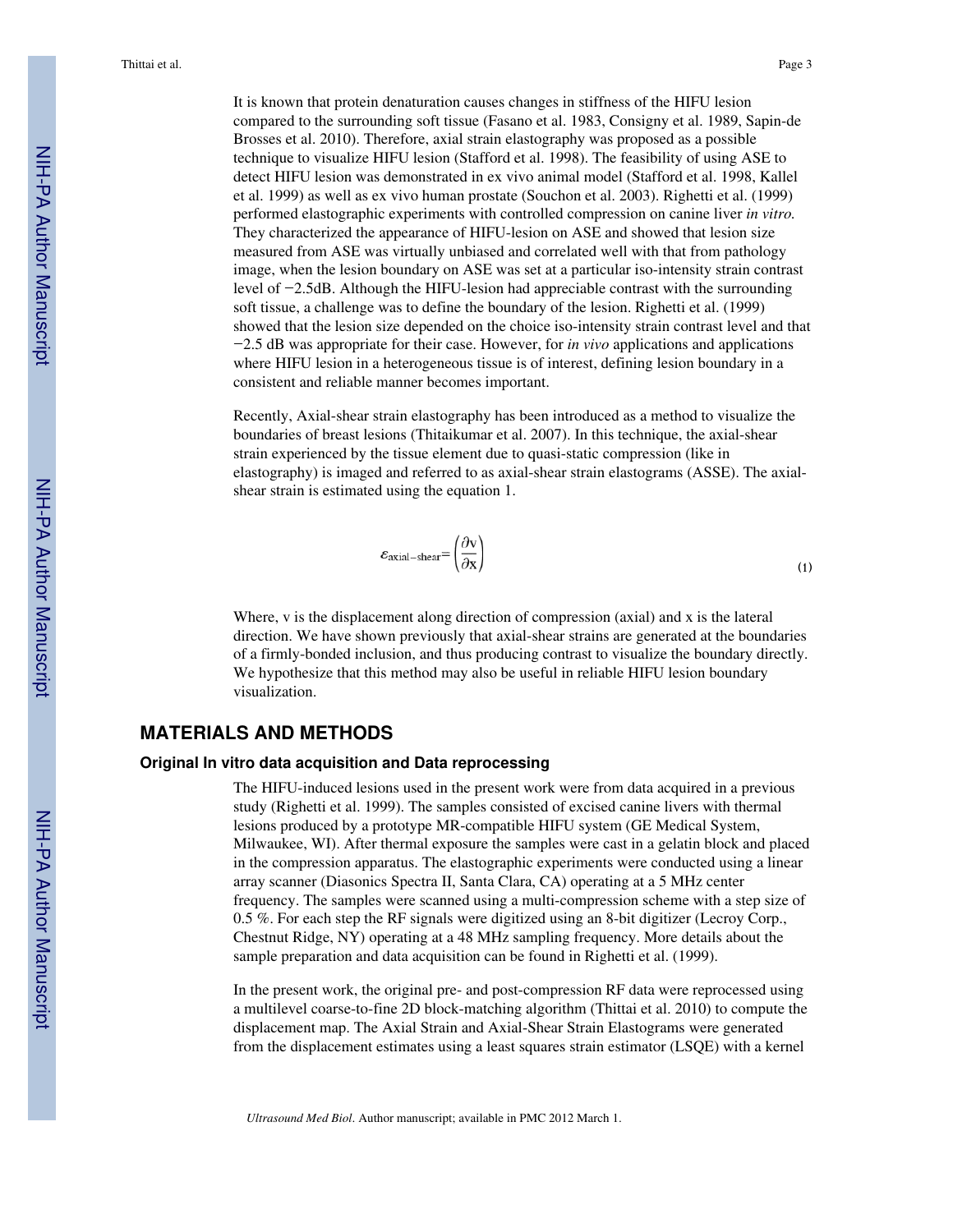size of ~ 4 mm and staggered-strain estimation, respectively (Kallel et al. 1997, Thitaikumar et al. 2007).

## **Characterization of lesion area**

The data archive consisted of both single lesion and multiple lesion samples. For each of the single lesion samples, the lesion boundary was determined independently from the ASE and ASSE at various iso-intensity contour thresholds, and the area of the enclosed lesion was computed. In the ASE, the level of axial strain varies from inside the lesion to the surrounding background. The iso-intensity contour level of the strain contrast (between the lesion and the surrounding) defines the lesion boundary for that level and was varied from −2dB to −6dB. In the case of ASSE, a strain contrast exists between the finite axial-shear strain regions at the lesion boundary and lack of axial-shear strain inside the lesion. The isointensity contour level of the axial-shear strain contrast defines the lesion boundary for that level and was varied from −2dB to −6dB.

The lesion boundary on ASE and ASSE at an iso-intensity contour level was determined in the following manner, and an illustrative flow diagram is shown in figure 1. First, both images were normalized based on the high-valued pixels that were of good quality (i.e., having corresponding correlation coefficient value  $> 0.75$ ) in the respective images. For the ASSEs the positive and negative valued axial-shear strain regions were normalized separately. As discussed in Righetti et al. (1999) this normalization procedure is necessary to obtain consistent depiction of the lesion at a particular strain iso-intensity threshold value. Second, the lesion on the ASE was manually outlined for each case and used as a starting boundary position. This initial outline was automatically adjusted (reduced or increased asymmetrically) to achieve the desired iso-intensity contour level. Unlike ASE, the lesion itself is not visible in the ASSE and there exist regions where there is no axial-shear strain contrast between the host tissue and the lesion (usually in regions close to 0°, 90°, 180°, and 360°). In order to obtain a closed lesion boundary we used the initial outline from the ASE as a staring boundary position on ASSE as well. This initial outline was automatically adjusted (reduced) to achieve the desired iso-intensity contour level. Finally, the area of the lesion from ASE and ASSE were obtained at various iso-intensity contour levels.

For samples with multiple lesions, the resulting ASSE was visually analyzed for identifying any unique axial-shear strain zones of interest. In order corroborate the axial-shear strain zones observed in the ASSE from *in-vitro* samples, we built Finite Element Model (FEM) with two stiff-inclusions (both of them were twice as stiff as the background) and obtained the predicted axial-shear strain zones. The FEM was done using ANSYS® (Ansys Inc, Canonsburg, PA) assuming a 2D plane strain model. Four models were built, each having a different relative position for the two inclusions. In all the cases the inclusions were 10 mm in diameter and the overall geometry was  $40 \text{ mm} \times 40 \text{ mm}$ . In the first model, the inclusions were located at the same depth but were separated laterally by 10 mm. The two inclusions in the second model were at the same depth but separated by only 0.1mm, and in the third model the two inclusions overlapped 50% laterally. In the fourth model, the inclusions were not only separated by 0.1mm laterally but were also located at different depths (2.5 mm offset between their centers). The models were subjected to 1% compression from the top. The pre- and post-compression node positions were imported into Matlab<sup>®</sup> (Mathworks, MA) and the axial-shear strains were computed as the gradient of the axial-displacement in lateral direction (Thitaikumar et al. 2007).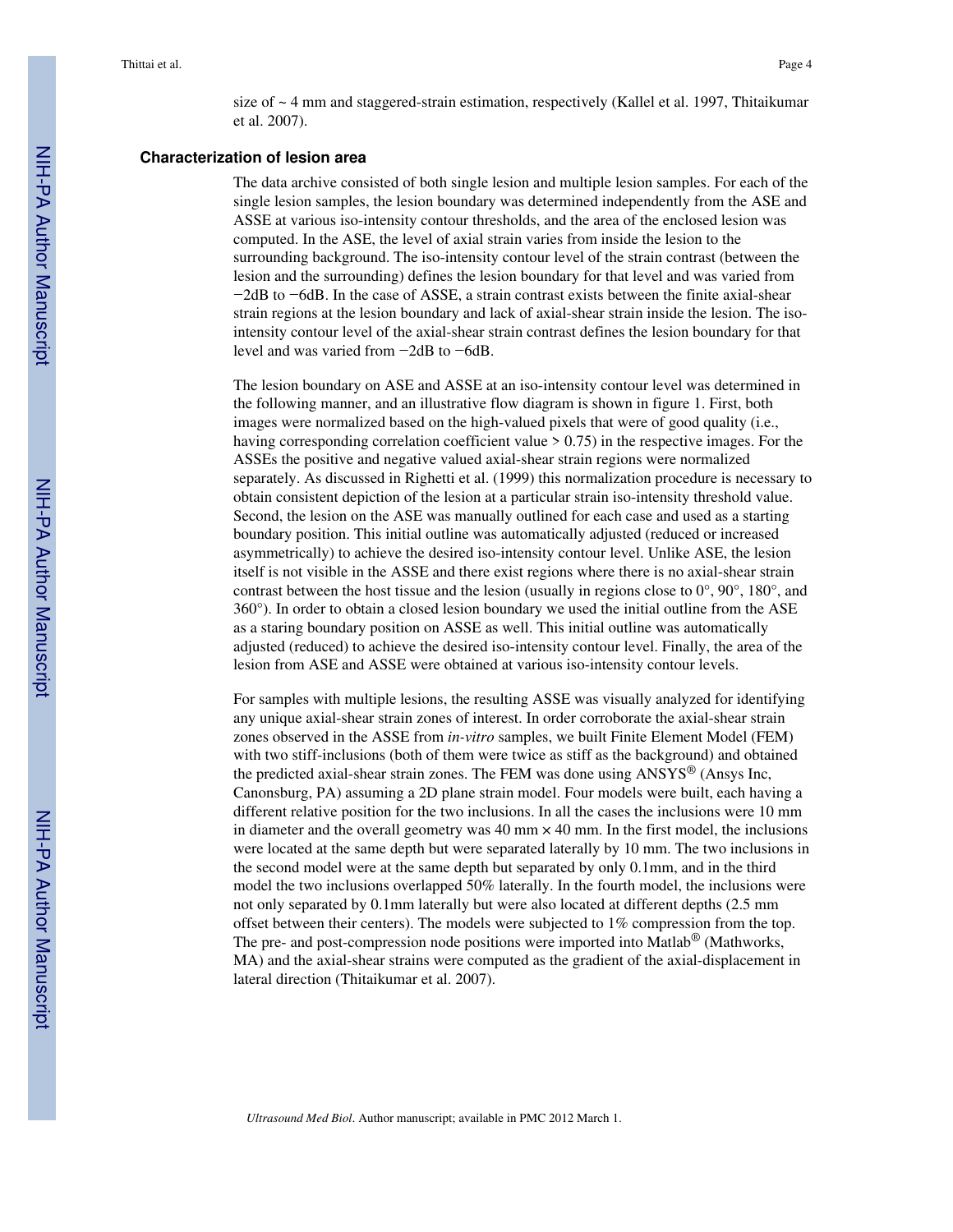# **RESULTS**

#### **Single HIFU-lesion case**

A total of five single lesion cases were used in this work. The HIFU- induced lesion area was estimated from the two elastograms (ASE and ASSE) separately, based on the lesion boundary determined by the iso-intensity contour threshold values ranging from −2dB to −6 dB.

Figure 2 shows the Sonogram, ASE and ASSE of an example case of HIFU- lesion. The lesion boundaries corresponding to the two extreme iso-intensity contour levels used (−6dB and −2 dB) are also shown. The difference between the enclosed areas at the two contour levels can be readily appreciated on the ASE compared to on the ASSE. The corresponding sonogram (left) suggests an indistinct hypoechoic area, but it is difficult to clearly define the HIFU lesion. The estimated lesion area obtained at other contour threshold levels from the ASE and ASSE are plotted in Figure 3. It is clear that the HIFU-lesion area estimated from ASE spans a larger range compared to that from ASSE, indicating that the boundary visualization using ASE is more susceptible to image display dynamic range compared to ASSE.

Table 1 compares the mean and standard deviation values of the estimated lesion area obtained at seven iso-intensity contour values from ASE and ASSE for the 5 single-lesion cases. An overall variation between (approx)  $31\%$  to 49 % can be observed for the lesion area estimations from ASE. The corresponding variation for the estimates from ASSE ranges only between 15 to 20 %.

The tabulated result shows that the estimation of the HIFU-induced lesion area (or lesion boundary visualization) using ASSE is less sensitive to iso-intensity threshold selection. This suggests that ASSE method may be more robust than the ASE-based method for lesion boundary visualization and lesion area estimation.

#### **Two HIFU-lesions case: ASSEs from in-vitro samples**

Figure 4 shows the ASE and ASSE of a sample with two HIFU-lesions that are well separated. The two lesions are well identified individually on ASE as regions with low axial strain values (figure 4a). The characteristic positive and negative axial-shear strain pattern at the lesion boundary clearly identifies the two lesions separately on ASSE as well (figure 4b). In order to better visualize axial-shear strain distribution pattern in the context of the lesion visible on ASE, we present a composite image with color-overlay of ASSE on top of ASE (figure 4c). Only those pixels from ASSE that were of good quality (corresponding correlation coefficients >0.75) and greater than a threshold value (50% of peak value) are color-overlaid.

We see interesting sets of images when two HIFU-lesions are close together. Figure 5 shows the ASE and ASSE of one such case. Interestingly, the negative axial-shear strain region of one lesion cancels the positive axial-shear strain region of the other. Thus, we see only 4 regions (2 per lesion) of finite axial-shear strain at the lesion boundary instead of 8 regions that would be expected had the 2 lesions behaved independently (for e.g. see figure 4). In addition, notice that ASSE enables high-contrast visualization of a 'thin' untreated region between the two lesions (figure 5b). The thin untreated region is also visible as soft region between two stiff lesions on ASE, but is of low-contrast (figure 5a). This contrast can deteriorate even further with improper choice of image smoothing parameters commonly employed to reduce noise and improve the image quality in ASE.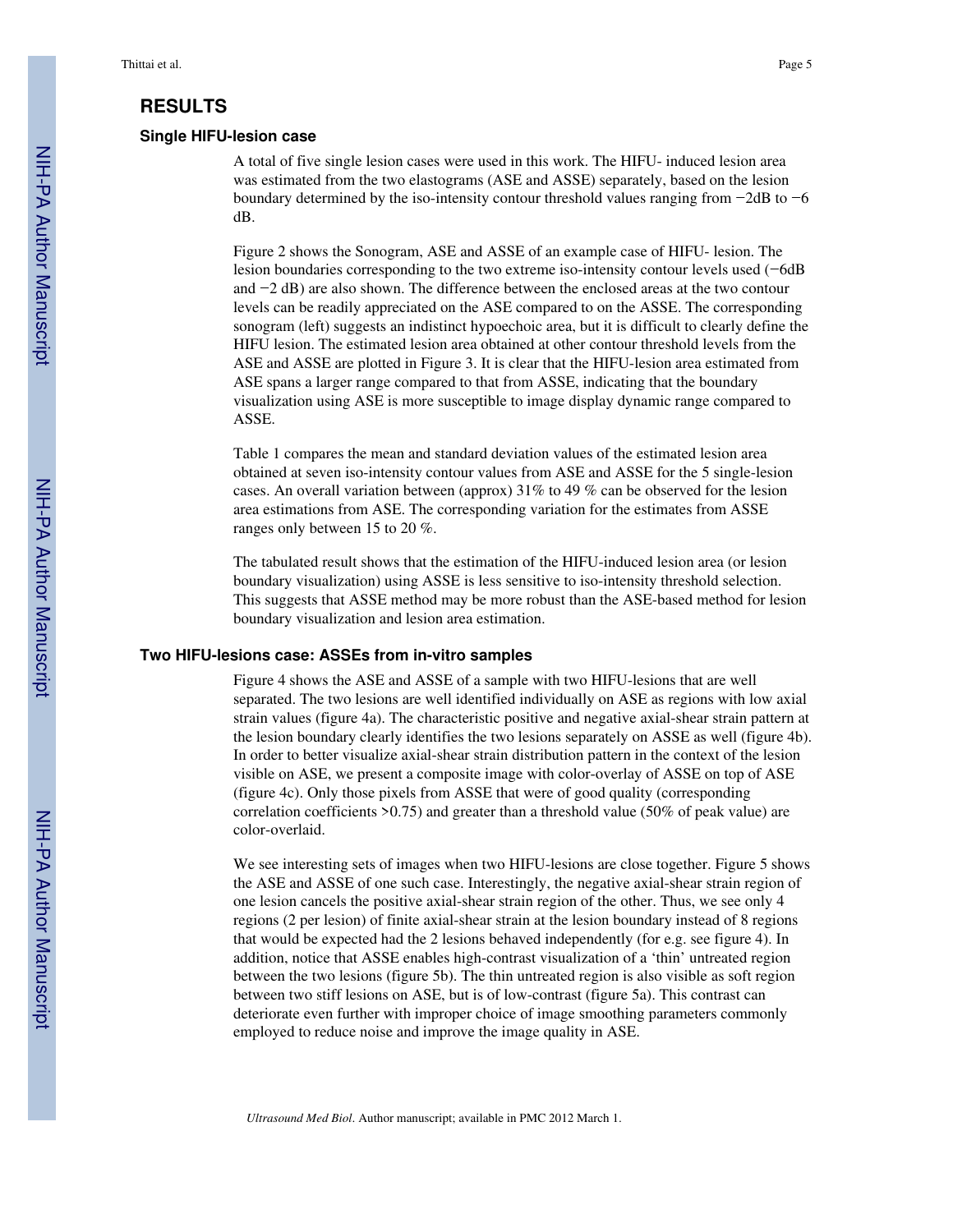## **Two HIFU-lesions case: ASSEs from in-vitro samples**

Axial-shear strain maps from FEM for the 4 different models are shown in figure 6. Observe that the FEM predicts that the axial-shear strain region associated with each inclusion appearing as being distinct when the inclusions are well separated (figure 6a). However, the opposite polarity axial-shear regions start to cancel at the boundaries that comes close together as the inclusions are brought closer (figure 6b) before eventually vanishing when the two inclusions merge into one (figure 6c). When the inclusions are vertically-offset, the locations of the axial-shear strain regions of the two inclusions are also offset in such a way that the axial-shear strains with the same polarity reinforce each other (figure 6d). This gives rise to a high-contrast axial-shear strain zone at the thin (0.1 mm) soft region between the stiff inclusions. The ASSE observed for the *in vitro* samples (figures 4 and 5) are consistent with the FEM predictions shown in figure 6.

## **DISCUSSION**

#### **Single HIFU-lesion case**

In this paper, we investigated the ASSE of *in vitro* samples of canine liver containing HIFUinduced lesion. Unlike ASE, where a stiff lesion is visualized as low strain region, ASSE does not visualize the stiff lesion directly. Rather, the finite axial-shear strain values at the lesion boundary contrasts the boundary from zero axial-shear strain inside the lesion. The ASSE of the single HIFU-lesion case (cf. figure 2C) appears similar to the ASSE of firmlybonded inclusion case published in our earlier works (Thitaikumar et al. 2007). This suggests that HIFU-created lesion is firmly-bonded to the surrounding, which seems reasonable.

The results (see Table 1) demonstrate that the lesion boundary determined from ASSE is more stable when compared to ASE-based determination. This can be inferred from the lower values of the *% variation* (Table 1) from ASSE compared to that from ASE. Typically, the ASE is displayed in grey scale with 'black' encoding small strain values (stiff lesion) and 'white' encoding the high strain values (soft background) (Ophir et al. 1999). A change in the threshold (i.e., iso-contour levels) on the grey values at the lesion-background transition, affects the lesion boundary determined from ASE (Righetti et al. 1999). In the case of ASSE, a change in the contrast level threshold affects the size of the axial-shear strain region at the boundary. However, the location where finite axial-shear strains first appear outside the lesion, which determines the lesion boundary, remains stable. Therefore, lesion boundary visualization using ASSE may be more robust compared to that of ASE.

#### **Multiple HIFU-lesions case**

In addition to data from single lesion samples discussed above, data from two- and three-HIFU lesions sample were also analyzed. When the multiple lesions were well separated spatially, their appearance on the corresponding ASE was unambiguous. In the corresponding ASSE, the axial-shear strain zones at the boundaries of each of these lesions were clearly identified. An example of such case was shown in figure 4. When pair of lesions comes close together, the lesions start to merge into one on the ASE (fig. 5a). The appearance of ASSE becomes interesting in that the axial-shear strain zones associated with each of the lesion boundary vanishes at the boundary regions that come close together. Interestingly, the axial-shear zone corresponding to the 'thin' region between the two lesions is visualized at high-contrast (figure 5b, c). This behavior of ASSE may prove important in some applications. For example, HIFU treatment of a large tumor is typically achieved by multiple small exposures that cover the entire volume (Clement 2004). Therefore, it becomes important to visualize the multiple smaller lesions and ensure that there remains no untreated region in between them. Clearly, ASSE may become a useful modality in such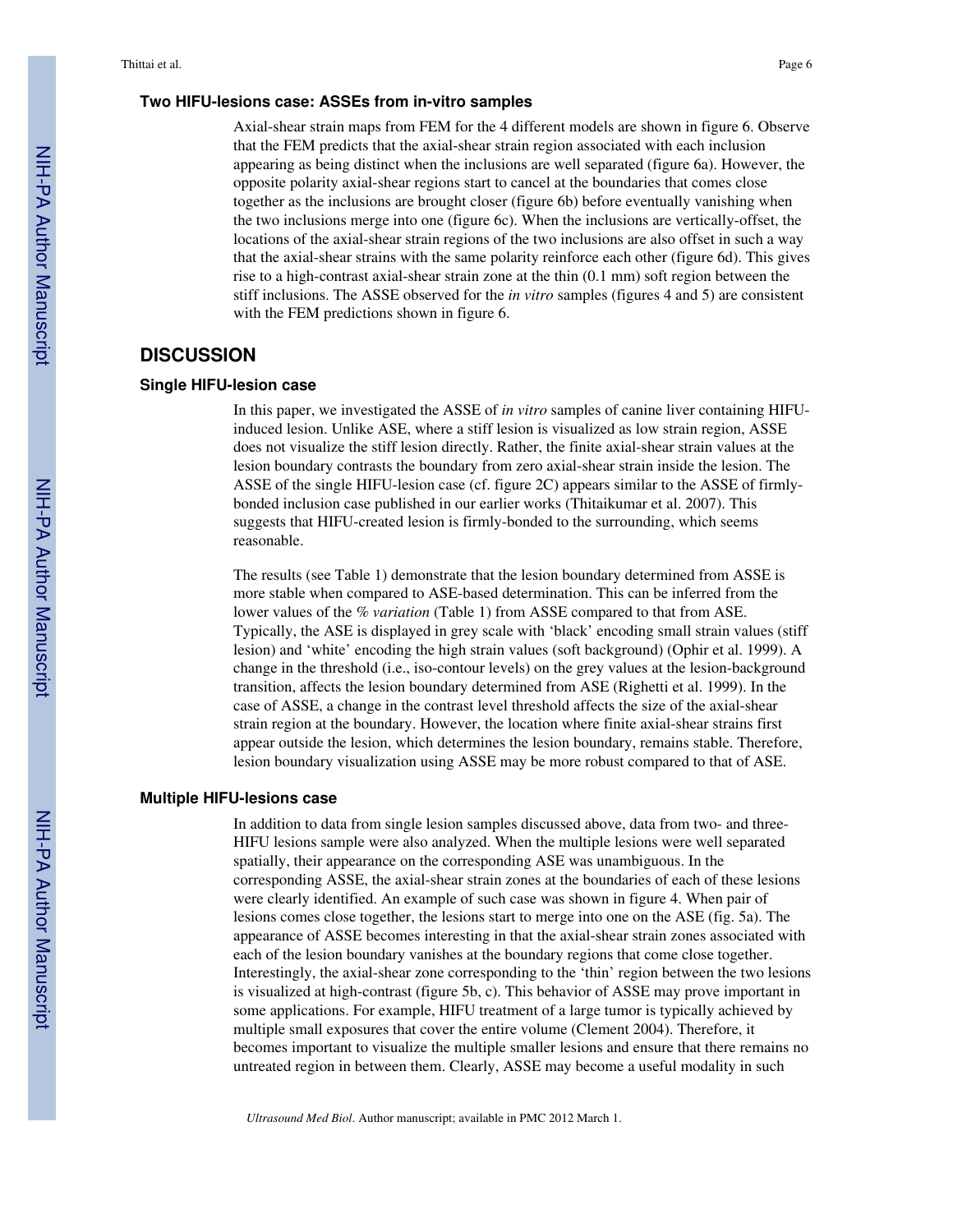situations to visualize the thin untreated region. We further anticipate that once the thin untreated (soft) region is treated, the two separate lesions will merge into one bigger lesion and the high-contrast axial-shear zone in-between the lesions will also vanish. Thus, ASSE may prove useful in HIFU treatment monitoring applications.

#### **Limitations of the study**

Though the results are encouraging there are several limitations with the present study. The data used in this study were retrieved from our archive and reprocessed. This limited our ability to obtain the actual stiffness map of the sample, which would have enabled us to compare the ASSE- determined lesion boundary in relation to actual stiffness contrast. This would have provided a way to investigate why the lesion boundary determined by ASSE is more robust compared to ASE–determined boundary. Another important limitation was that the original study (Righetti et al. 1999) compared the ASE determined lesion size to pathology size, but we could not identify the pathology images in the archives to perform such a study for ASSE. Also, we showed that ASSE enables visualization of thin untreated regions between multiple lesions. However, because of the retrospective nature of this study we could not treat this region and demonstrate that the associated high-contrast axial-shear strain zone will vanish.

# **CONCLUSIONS**

We have demonstrated that it is feasible to reliably visualize HIFU lesion boundaries using ASSE. Further, we have shown that the estimation of the lesion area using ASSE is less sensitive to iso-intensity threshold selection, making this method more robust compared to ASE-based method. We have also shown that ASSE enables high-contrast visualization of the presence of a thin untreated tissue layer subtended between multiple fully-treated HIFUlesions.

## **Acknowledgments**

Data used in this study were acquired previously for projects supported by NIH Program Project grants P01- CA64597 and P01-EB02105-13. The current work was supported by NIH grant R21-CA135580. The authors would like to thank the authors of the previous study (Righettti et al. 1999) who acquired and archived the data that is used in the present study.

# **References**

- Anand A, Savery D, Hall C. Three-dimensional spatial and temporal temperature imaging in gel phantoms using backscattered ultrasound. IEEE Trans Ultrason Ferroelectr Freq Control 2007;54:23–31. [PubMed: 17225797]
- Arthur RM, Straube WL, Starman JD, Moros EG. Noninvasive temperature estimation based on the energy of backscattered ultrasound. Med Phys 2003;30:1021–1029. [PubMed: 12852524]
- Bamber JC, Hil CR. Ultrasonic attenuation and propagation speed in mammalian tissues as a function of temperature. Ultrasound Med Biol 1979;5:149–157. [PubMed: 505616]
- Bevan PD, Sherar MD. B-scan ultrasound imaging of thermal coagulation in bovine liver: log envelope slope attenuation mapping. Ultrasound Med Biol 2001a;27:379–387. [PubMed: 11369124]
- Bevan PD, Sherar MD. B-scan ultrasound imaging of thermal coagulation in bovine liver: Frequency shift attenuation mapping. Ultrasound Med Biol 2001b;27:809–817. [PubMed: 11516541]
- Bloch SHB, Michael R, Crum LA, Kaczkowski PJ, Keilman GW, Mourad PD. Measurements of sound speed in excised tissue over temperatures expected under high-intensity focused ultrasound conditions. J Acoust Soc Am 1998;103:2868.
- Bush NL, Rivens I, ter Haar GR, Bamber JC. Acoustic properties of lesions generated with an ultrasound therapy system. Ultrasound Med Biol 1993;19:789–801. [PubMed: 8134979]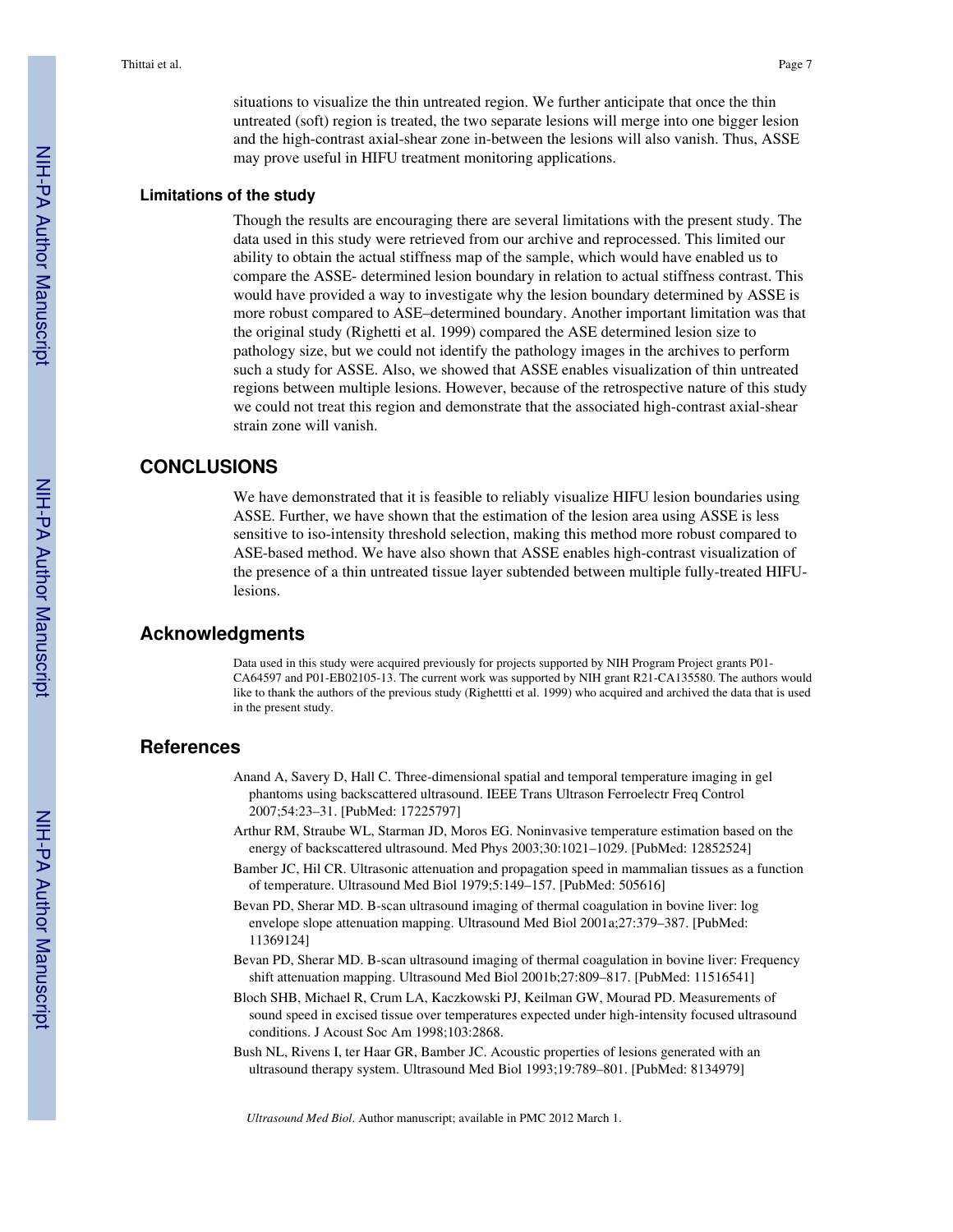- Clement GT. Perspectives in clinical uses of high-intensity focused ultrasound. Ultrasonics 2004;42:1087–1093. [PubMed: 15234170]
- Cline HE, Hynynen K, Hardy CJ, Watkins RD, Schenck JF, Jolesz FA. MR temperature mapping of focused ultrasound surgery. Magn Reson Med 1994;31:628–636. [PubMed: 8057815]
- Coleman DJ, Lizzi FL, Driller J, Rosado AL, Burgess SE, Torpey JH, Smith ME, Silverman RH, Yablonski ME, Chang S. Therapeutic ultrasound in the treatment of glaucoma. Ophthalmology 1985;92:339–346. [PubMed: 3991121]
- Consigny PM, Teitelbaum GP, Gardiner GG, Kerns WD. Effects of laser thermal angioplasty on arterial contractions and mechanics. Cardiov Interven Radiol 1989;12:83–87.
- Sapin-de Brosses E, Gennisson J-L, Pernot M, Fink M, Tanter M. Temperature dependence of the shear modulus of soft tissues assessed by ultrasound. Phys Med Biol 2010;55:1701–1718. [PubMed: 20197599]
- Fasano VA, Ponzio RM, Benech F, Sicuro M. Effects of laser sources (Argon, Nd: YAG, CO2) on the elastic resistance of the vessel wall. Lasers Surg Med 1983;2:45–54. [PubMed: 6633134]
- Foster RS, Bihrle R, Sanghvi NT, Fry FJ, Donhue JP. High-intensity focused ultrasound in the treatment of prostatic disease. Eur Urol 1993;23(suppl 1):29–33. [PubMed: 7685694]
- Fry WJ, Wulff VJ, Tucker D, Fry FJ. Physical factors involved in ultrasonically induced changes in living system. J Acoust Soc Am 1950;22:867–876.
- Gelet A, Chapelon JY, Margonari J, et al. High-intensity focused ultrasound on human benign prostatic hypertrophy. Eur Urol 1993;23(suppl 1):44–47. [PubMed: 7685696]
- Hill CR, ter Haar GR. Review article: High-intensity focused ultrasound–potential for cancer treatment. Br J Radiol 1995;68:1296–1303. [PubMed: 8777589]
- Hynynen K, Freund WR, Cline HE, Chung AH, Watkins RD, Vetro JP, Jolesz FA. A clinical, noninvasive, MR imaging monitored ultrasound surgery method. Radiographic 1996;16(1):185– 95.
- Hynynen K, Pomeroy O, Smith DN, Huber PE, McDannold NJ, Kettenbach J, Baum J, Singer S, Jolesz FA. MR imaging-guided focused ultrasound surgery of fibroadenomas in the breast: A feasibility study. Radiology 2001;219:176–185. [PubMed: 11274554]
- Kallel F, Ophir J. A least-squares strain estimator for elastography. Ultrasonic Imaging 1997;19:195– 208. [PubMed: 9447668]
- Kallel F, Stafford RJ, Price RE, Righetti R, Ophir J, Hazle JD. The Feasibility of Elastographic Visualization of HIFU-Induced Thermal Lesions in Soft-Tissue. Ultras Med and Biol 1999;25(4): 641–647.
- Lele PP. Production of deep focal lesions by focused ultrasound-current status. Ultrasonics 1967;5:105–122. [PubMed: 6039539]
- Lynn JG, Putnam TJ. Histological and cerebral lesions produced by focused ultrasound. Am J Pathol 1944;20:637–649. [PubMed: 19970769]
- Miller NR, Bamber JC, Meaney PM. Fundamental limitations of noninvasive temperature imaging by means of ultrasound echo strain estimation. Ultrasound Med Biol 2002;28:1319–1333. [PubMed: 12467859]
- Ophir J, Alam SK, Garra BS, Kallel F, Konofagou EE, Krouskop TA, Varghese T. Elastography. Ultrasonic Estimation and Imaging of the Elastic Properties of Tissues. Journal of Engineering in Medicine 1999;213 (H3):203–233. [PubMed: 10420776]
- Ophir J, Céspedes I, Ponnekanti H, Yazdi Y, Li X. Elastography: a method for imaging the elasticity of biological tissues. Ultrasonic Imaging 1991;13 (2):111–134. [PubMed: 1858217]
- Pernot M, Tanter M, Bercoff J, Waters KR, Fink M. Temperature Estimation Using Ultrasonic Spatial Compound Imaging. IEEE Trans UFFC 2004;51 (5):606–615.
- Ribault M, Chapelon JY, Cathignol D, Gelet A. Differential attenuation imaging for the characterization of high intensity focused ultrasound lesions. Ultrason Imaging 1998;20:160–77. [PubMed: 9921617]
- Righetti R, Kallel F, Stafford RJ, Price RE, Krouskop TA, Hazle JD, Ophir J. Elastographic characterization of HIFU-induced lesions in canine livers. Ultras Med Biol 1999;25(7):1099–1113.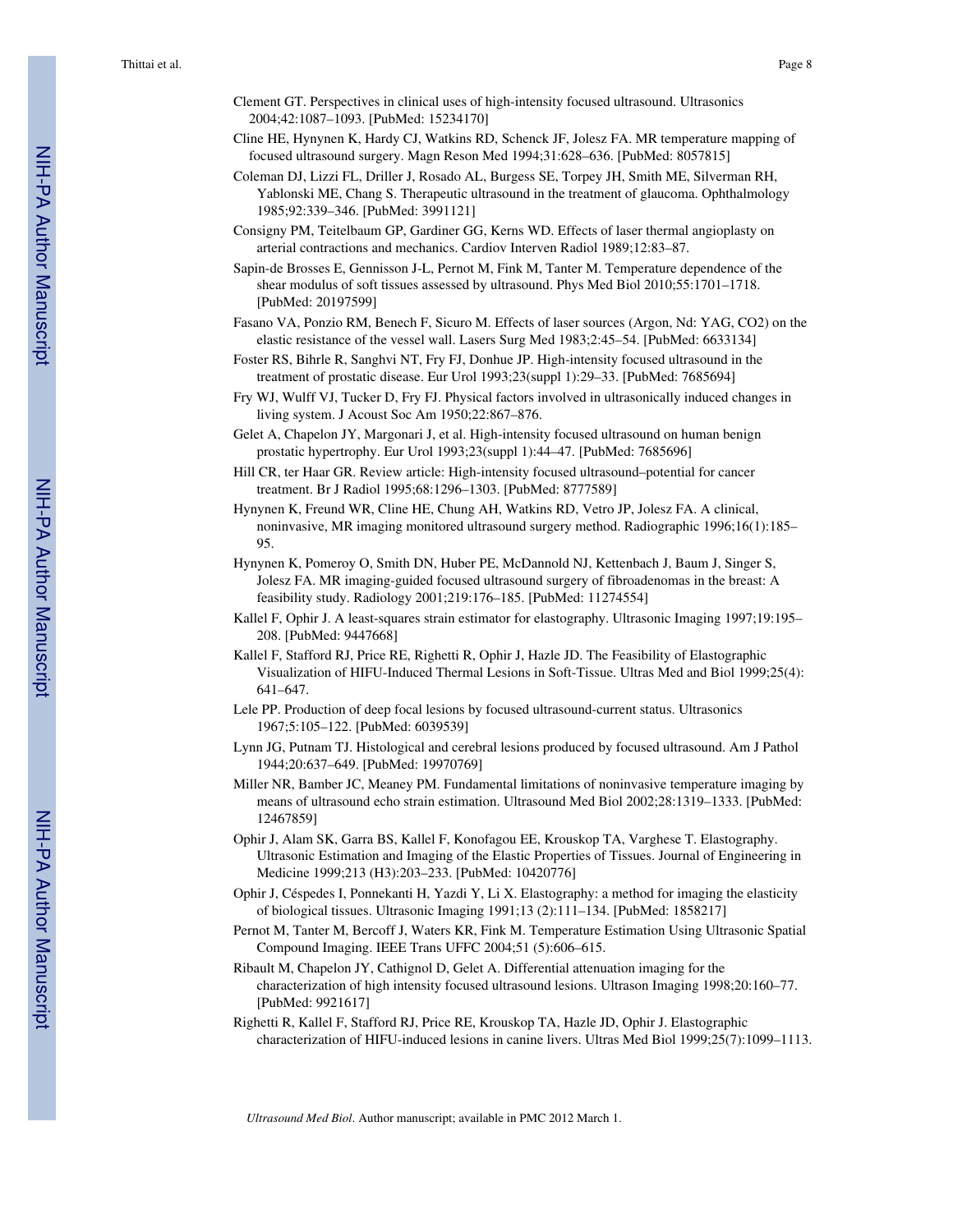- Sanghvi NT, Foster RS, Bihrle R, Casey R, Uchida T, Phillips MP, Syrus J, Zaitsev AV, Marich KW, Fry FJ. Noninvasive surgery of prostate tissue by high intensity focused ultrasound: an updated report. Eur J Ultrasound 1999;9:19–29. [PubMed: 10099163]
- Sehgal CM, Brown GM, Bahn RC, Greenleaf JF. Measurement and use of acoustic nonlinearity and sound speed to estimate composition of excised livers. Ultrasound Med Biol 1986;12:865–74. [PubMed: 3810981]
- Seip R, Ebbini ES. Noninvasive estimation of tissue temperature response to heating fields using diagnostic ultrasound. IEEE Trans Biomed Eng 1995;42:828–839. [PubMed: 7642197]
- Souchon R, Rouviere O, Gelet A, Detti V, Srinivasan S, Ophir J, Chapelon JY. Visualisation of HIFU lesions using elastography of the human prostate in vivo: Preliminary results. Ultrasound Med Biol 2003;29:1007–1015. [PubMed: 12878247]
- Stafford RJ, Kallel F, Hazle J, Cromeens D, Price R, Ophir J. Elastographic imaging of thermal lesions in soft-tissue: a preliminary study *in-vitro*. Ultrasound in Medicine and Biology 1998;24(9):1449– 1458. [PubMed: 10385966]
- Thitaikumar A, Krouskop TA, Garra BS, Ophir J. Visualization of bonding at an inclusion boundary using axial-shear strain elastography: a feasibility study. Phys Med Biol 2007;52:2615–33. [PubMed: 17440256]
- Thittai AK, Galaz B, Ophir J. Axial-shear strain distributions in an elliptical inclusion model: Experimental validation and *in vivo* examples with implications to breast tumor classification. Ultrasound Med Biol 2010;36(5):814–820. [PubMed: 20420971]
- Vaezy S, Martin R, Crum L. High-intensity focused ultrasound: a method of hemostasis. Echocardiography 2001;18:309–315. [PubMed: 11415503]
- Vallancian G, Harouni M, Veillon B. Focused extracorporeal pyrotherapy: feasibility study in man. Semin Urol 1993;11:7–9. [PubMed: 7682004]
- Zheng X, Vaezy S. An acoustic backscatter-based method for localization of lesions induced by highintensity focused ultrasound. Ultras Med Biol 2010;36(4):610–22.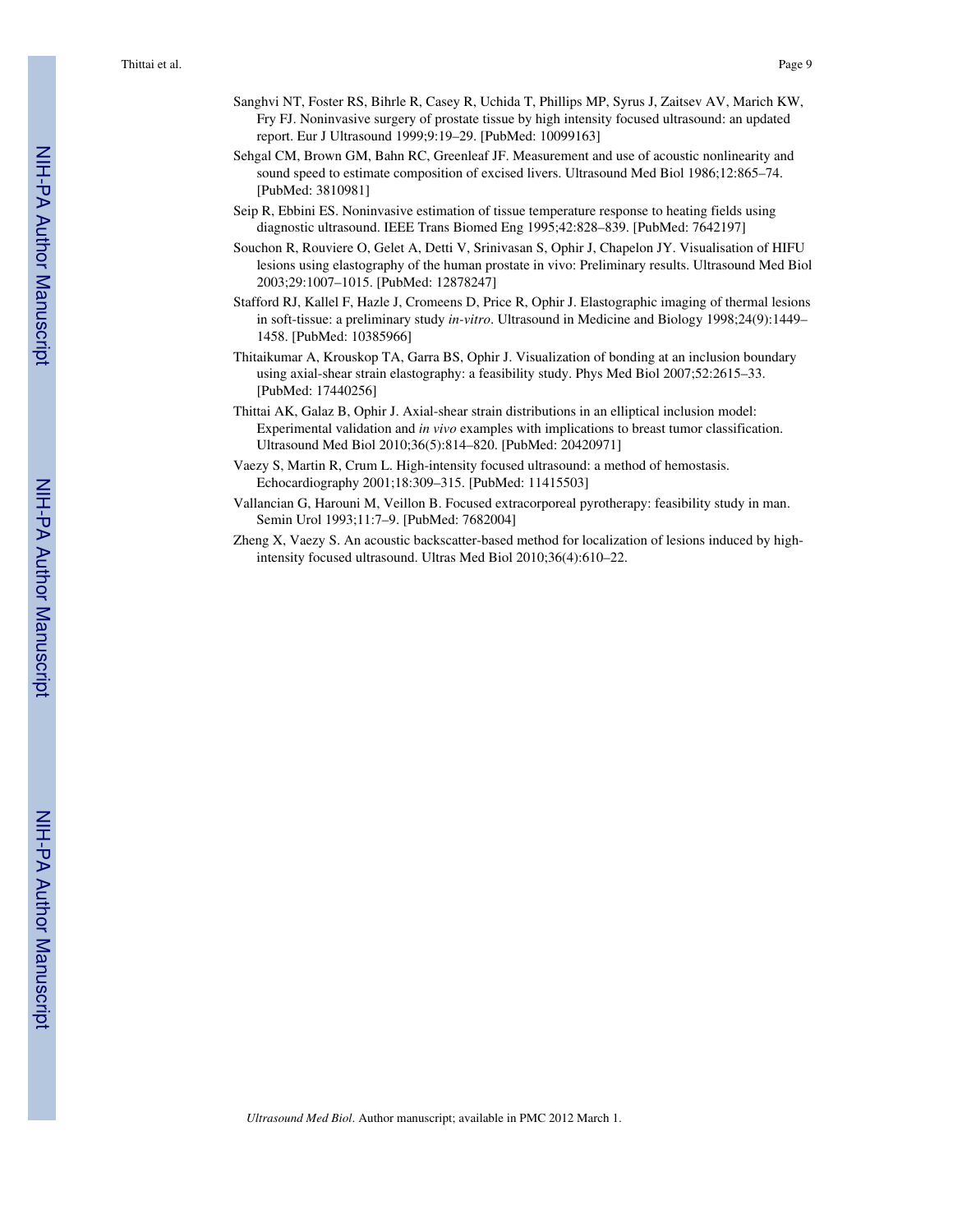Thittai et al. Page 10



#### **Figure 1.**

Illustrative flow diagram that demonstrates the iso-intensity contour segmentation method used in the HIFU-induced lesion area estimation from the ASE (left column, gray scale) and ASSE. The automatic lesion boundary determined at an iso-intensity threshold value of −3 dB is shown in the on bottom row. The manual lesion outline that was chosen as the starting position is shown in the images on top row.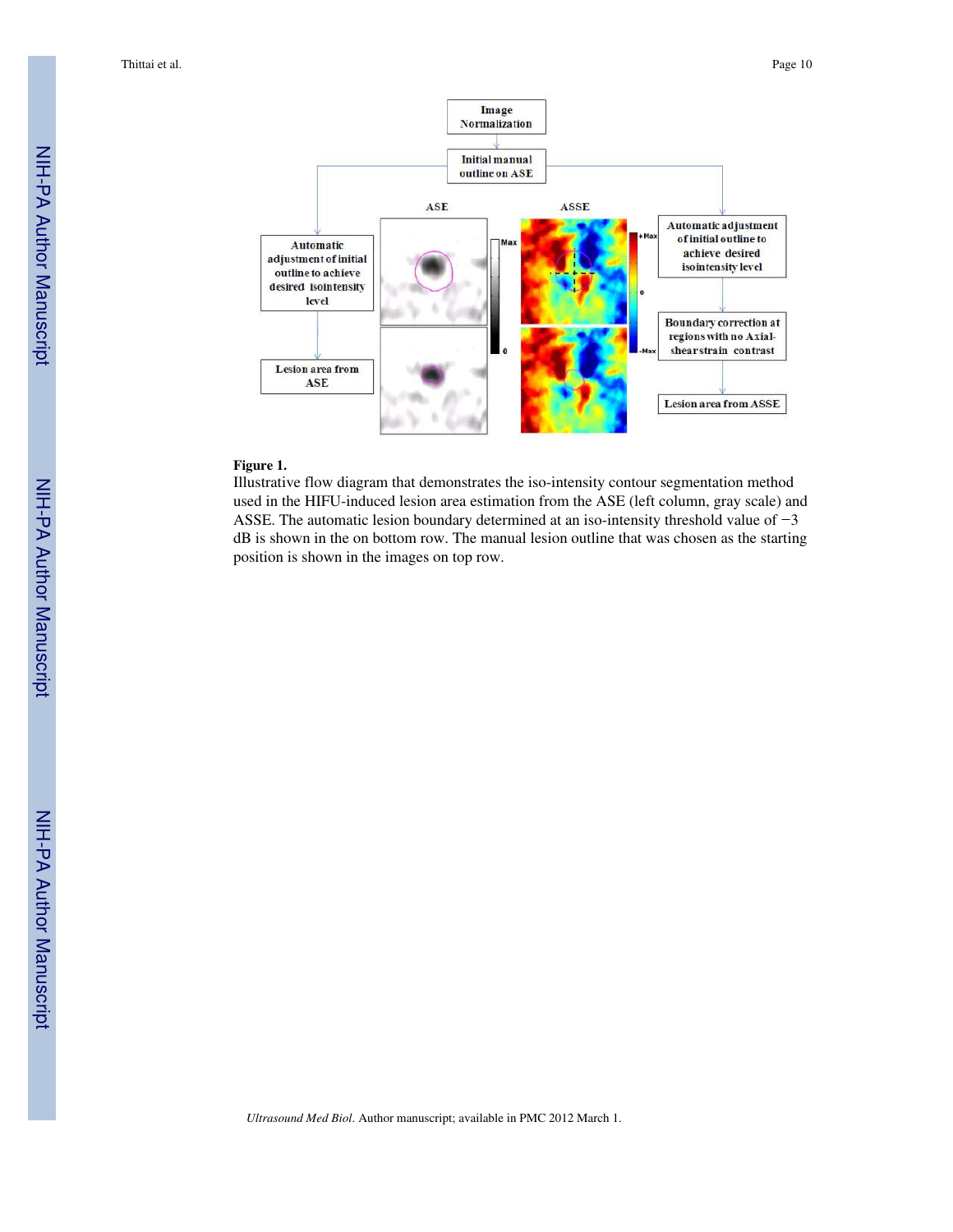

## **Figure 2.**

Sonogram (a), ASE (b) and ASSE (c) of a single HIFU-induced lesion case. The lesion boundary corresponding to two iso-intensity contours of −2dB (—) and −6dB (- -) are shown on the elastograms. Image size shown corresponds to 25 mm × 20 mm.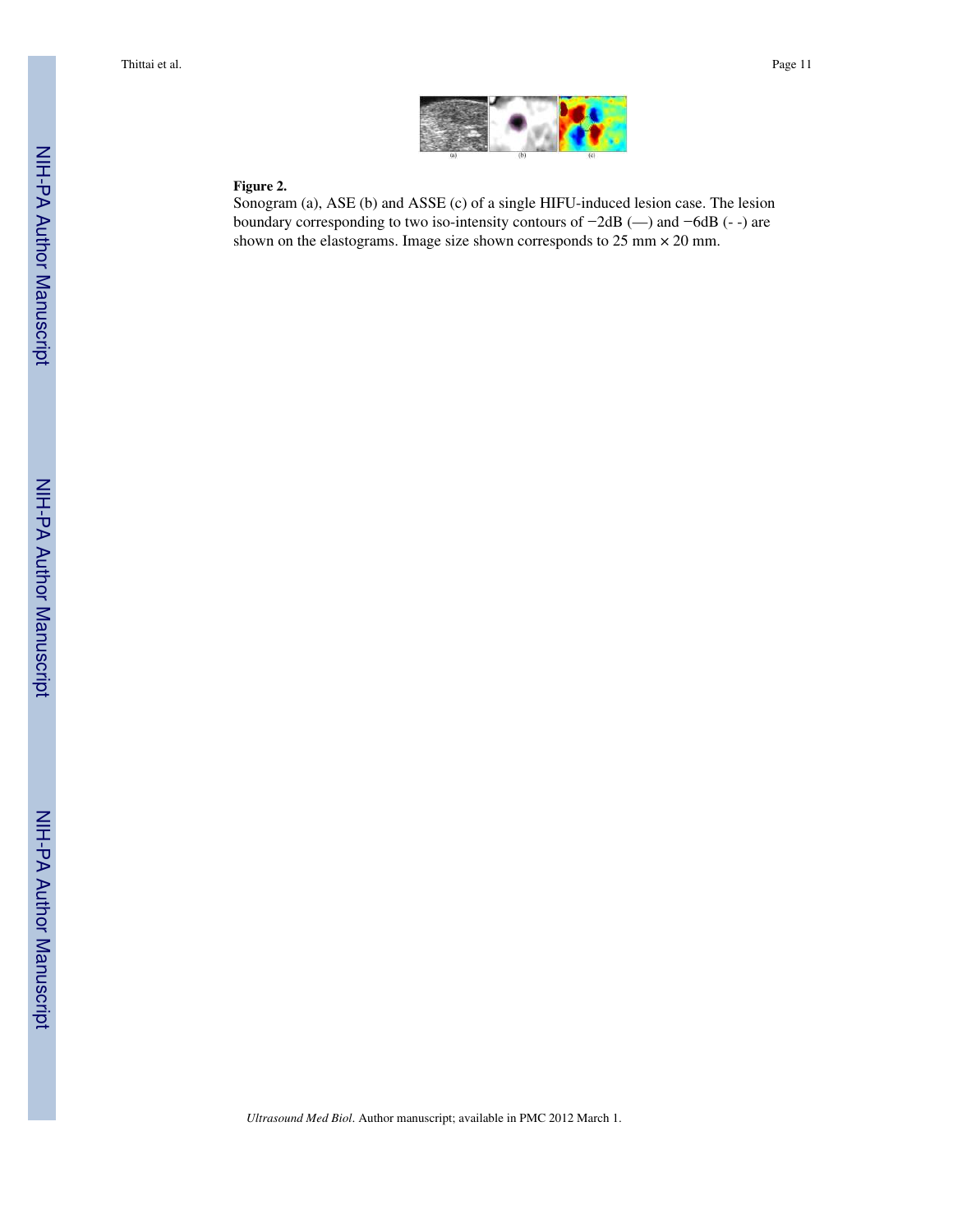Thittai et al. Page 12





A plot of the estimated HIFU-induced lesion area from ASE ( $\circ$ ) and ASSE (\*) for the case shown in figure 2.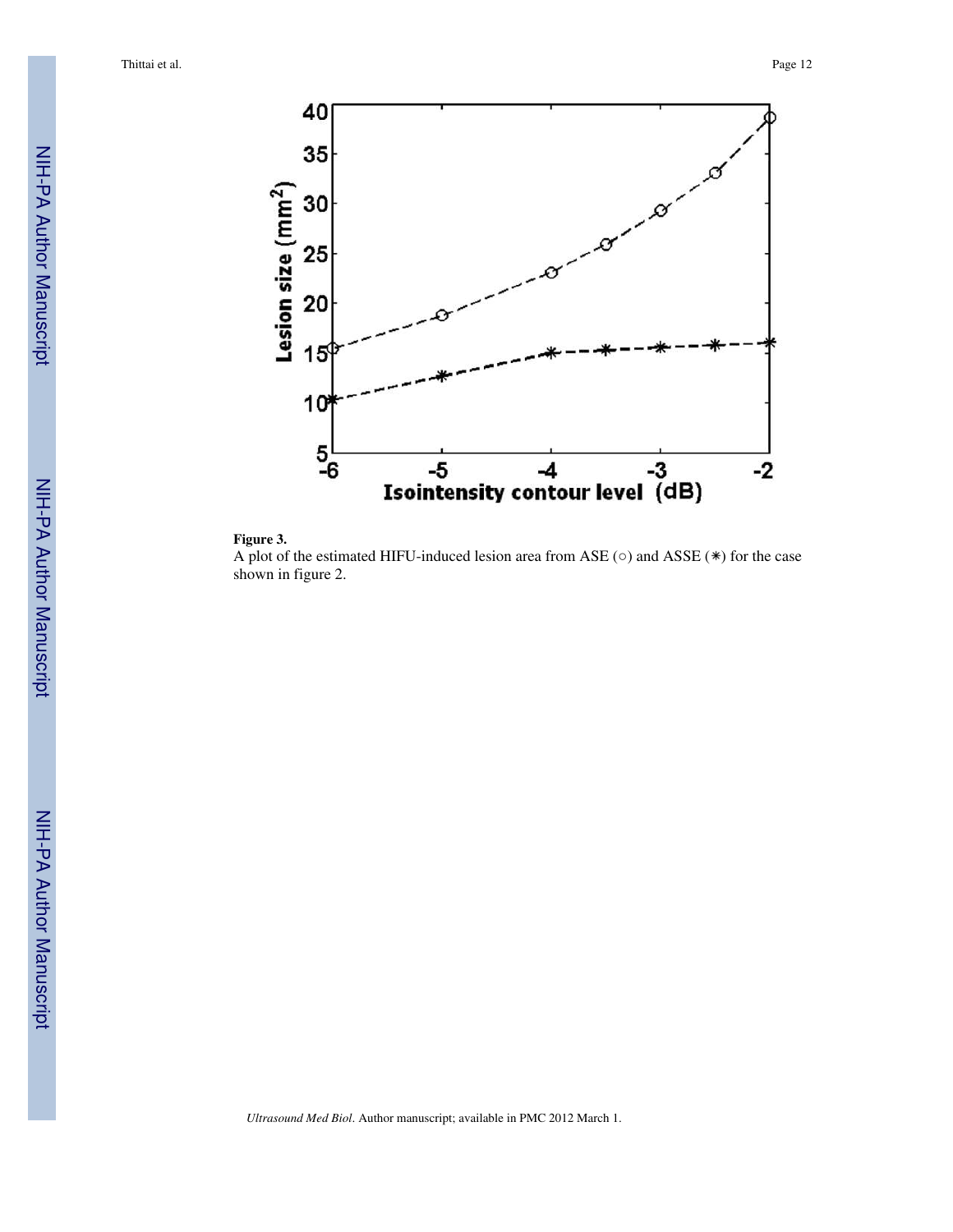

#### **Figure 4.**

Example of a case with two HIFU-lesion that appear to be well-separated on the different elastograms (a) ASE, (b) ASSE and (c) color-overlay of ASSE on ASE. Observe that the characteristic axial-shear strain pattern associated with each lesion (e.g. see ASSE in fig 2) is clearly identified in (c). Also, observe that only those pixels from ASSE that were of good quality (corresponding correlation coefficients >0.75) and greater than a threshold value (50% of peak value) are color-overlaid.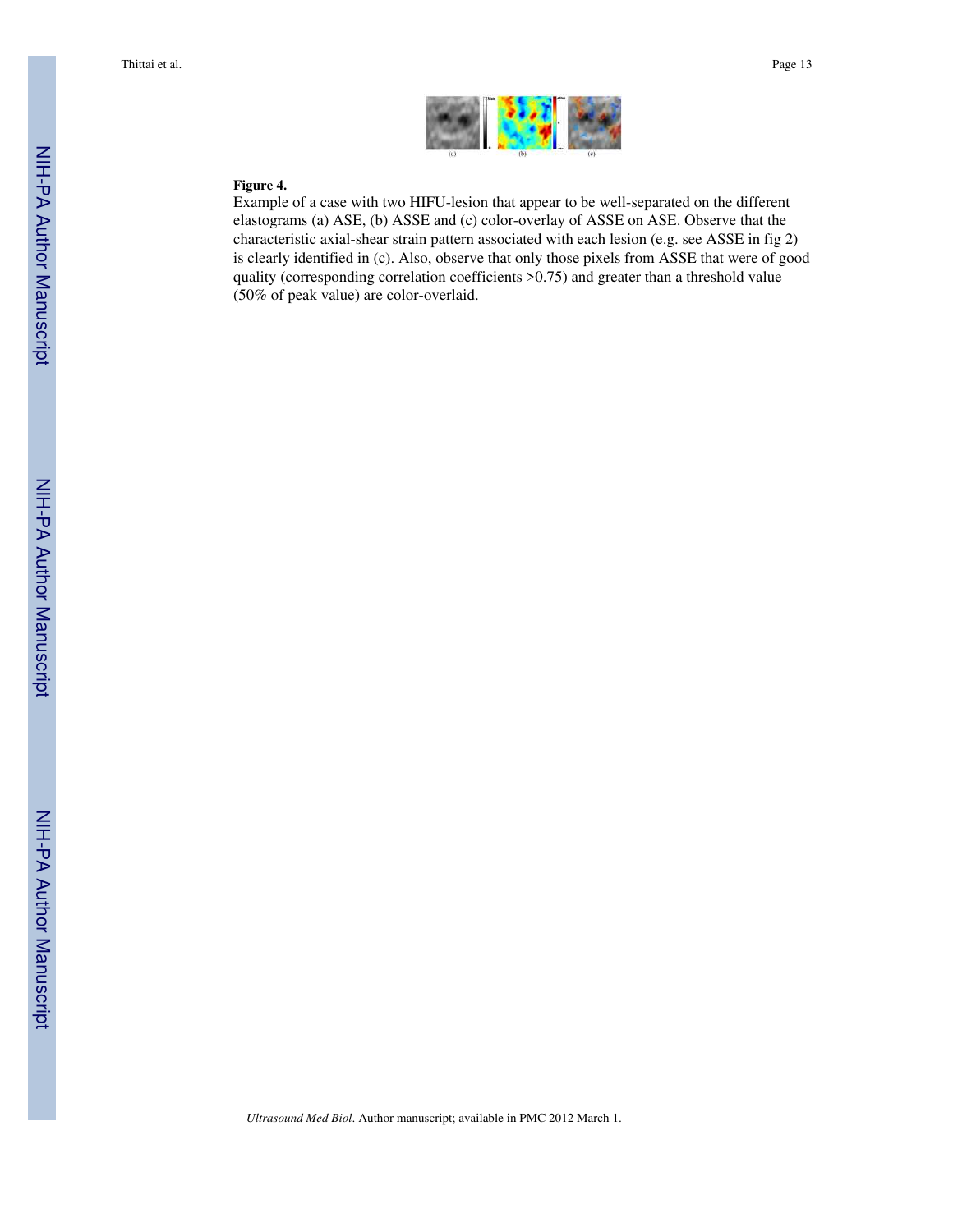

# **Figure 5.**

Example of a case with two HIFU-lesion on elastograms (a) ASE, (b) ASSE and (c) coloroverlay of ASSE on ASE. Observe the presence of a high-contrast axial-shear strain zone corresponding to the thin untreated region in the ASSE.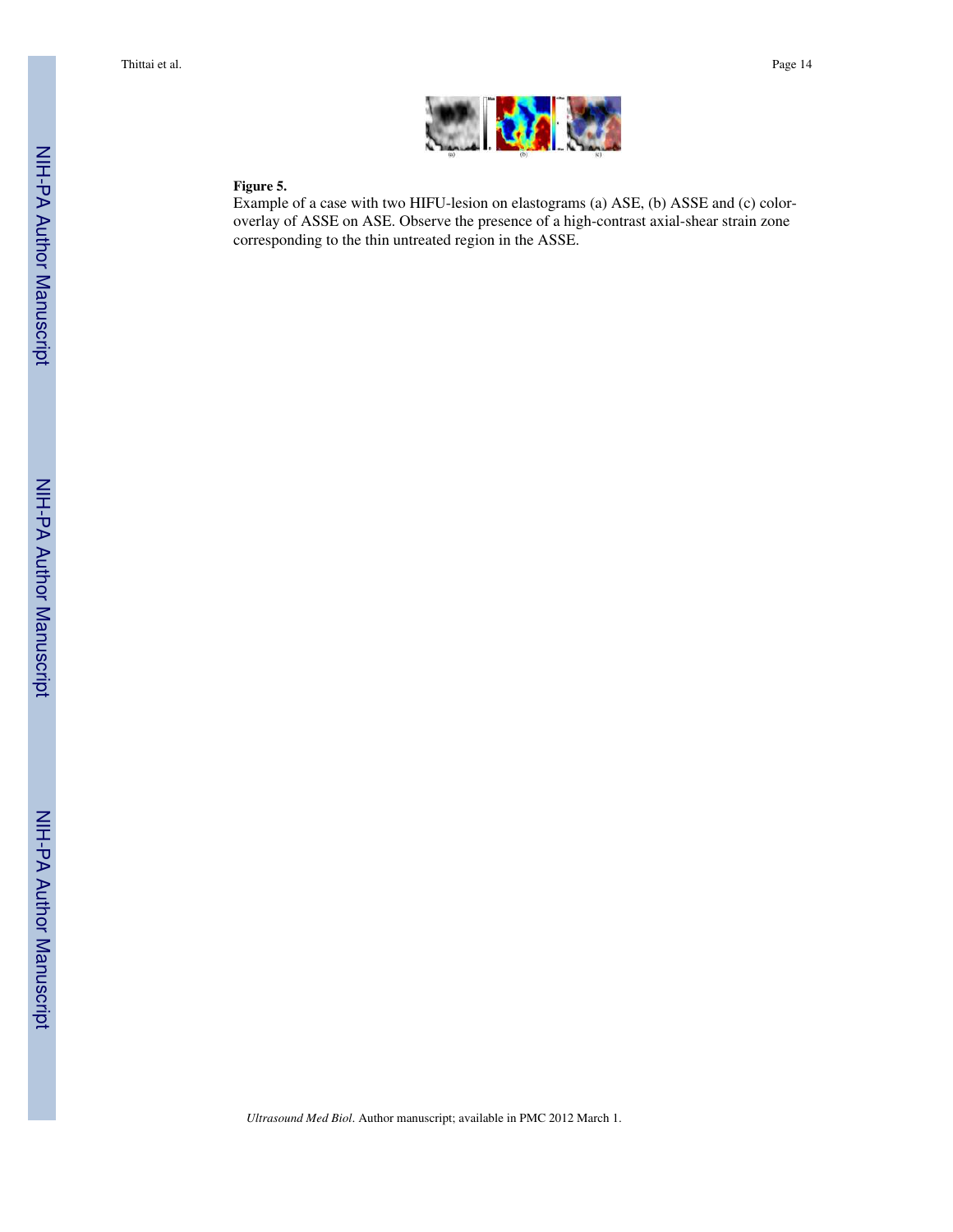

## **Figure 6.**

FEM-predicted axial-shear strain images of the 4 different two-inclusion models. The two 10 mm inclusions were located at the same depth but were laterally separated by (a) 10 mm, (b) 0.1 mm and (c) 50% overlap. In the forth model (d), the centers of the inclusions were offset vertically by 2.5 mm and were laterally separated by 0.1mm.